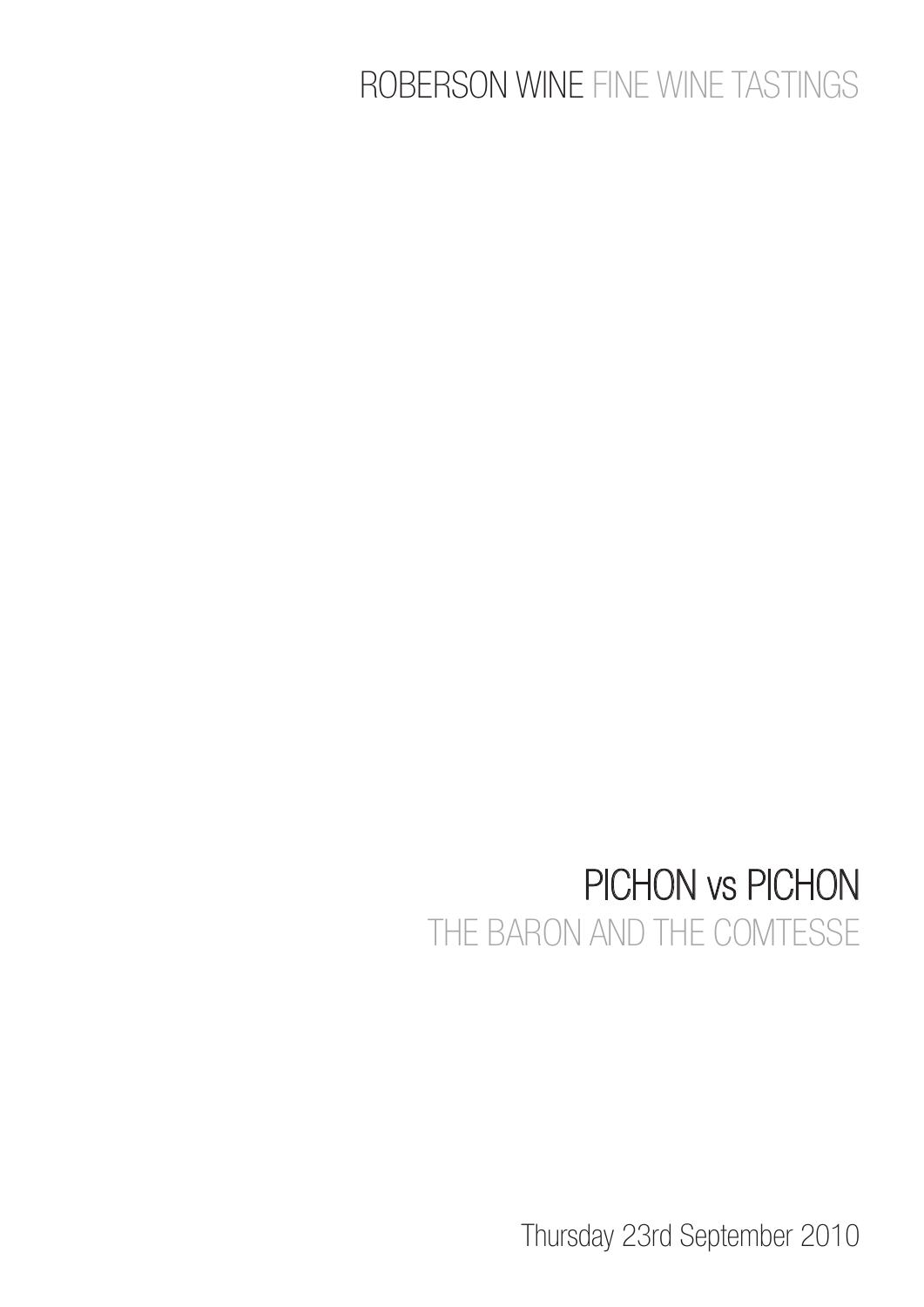## PICHON vs PICHON THE HISTORY

Chateau Pichon Longueville Comtesse de Lalande Chateau Longueville au Baron de Pichon-Longueville

The commune of Pauillac is perhaps Bordeaux's most important. It is home to three of the Haut-Medoc's five 1er Cru Classé properties, two of the 'super-seconds' and a clutch of estates that out perform their positions in the 1855 hierarchy - Lynch-Bages, Grand-Puy-Lacoste and new star on the block Pontet-Canet, to name just three. The appellation's two 2ième Cru Classé properties are the Pichons Baron de Longueville and Comtesse de Lalande. Once part of the same great estate, these two rivals now sit across the D2 highway from each other.

> The original Pichon-Longueville wine estate was formed in the mid 1600s, when Jacques de Pichon-Longueville married Therese de Rauzan. She brought an exceptional dowry to the marriage in the shape of 40 prime parcels of vineyard in the southern part of Pauillac. Over the years there would be a number of additions to the total hectareage (including some exchanges of land with neighbouring Château Latour) and the Pichon estate became known for producing some of the region's finest wines, fetching prices similar to those at Mouton.

> Jacques' grandson was the Baron Joseph de Pichon-Longueville, who ran the estate up until his death in 1850. It was at this point that the property was divided, in accordance with Napoleonic inheritance laws, between his five children. In what seems like a battle of the sexes, the Baron's two sons combined their shares to form Pichon-Baron, and the three daughters used their shares to create Pichon-Lalande. Joseph was in his nineties when he died and his passing was followed swiftly by the death of his eldest son, so by the time the inheritance arrangements were all said and done it was the second son (Raoul) who inherited both the barony and the newly formed Pichon-Baron.

Baron Joseph de Pichon Longueville

The two separate estates continued to make one wine until Raoul's death in 1861. He had inherited the winemaking facilities as part of the deal and it made sense for the family to continue as before, operating as one estate although the vines were now split in terms of ownership and two chateaux had been built across the road from each other. With Raoul gone, it was decided that the properties would formally split - Lalande under the sole charge of Comtesse Virginie de Lalande (one of her sisters was dead, the other departed for a nunnery), while Raoul's cousin (of the same name) assumed ownership of Pichon-Baron.

 The next century saw the wines at Lalande assume the upper hand, and the estate remained in the family until 1926 when the financial pressures of the First World War forced the Lalandes to sell to the Miailhe family. This situation was mirrored across the road, where Baron was sold to the Boutellier family of Chateau Lanessan in 1933. It wasn't until 1987 that there would be another change of ownership at Pichon-Baron, when the AXA insurance group stepped in to halt the unfortunate decline that had come about due to a succession of estate managers that weren't up to the task. Jean-Michel Cazes (of Lynch-Bages fame) took the reigns, acquiring some new vineyard parcels in addition to renovating the chateau and winery while putting an end to the shoddy practices that had led to the slump in quality. Since 2000 the role of estate manager has been fulfilled by Christian Seely.

 Things had been slightly more stable at Lalande, but in 1978, following a few years of acrimony, the Miailhe family's co-ownership broke down and the indomitable May-Eliane de Lencquesaing inherited most of the shares, buying out the rest to take control of the estate. May-Eliane presided over a very successful period at Pichon-Lalande but, again, in-fighting and arguments led to a break down behind the scenes which resulted in the sale of the property to the Louis Roederer Group in 2007.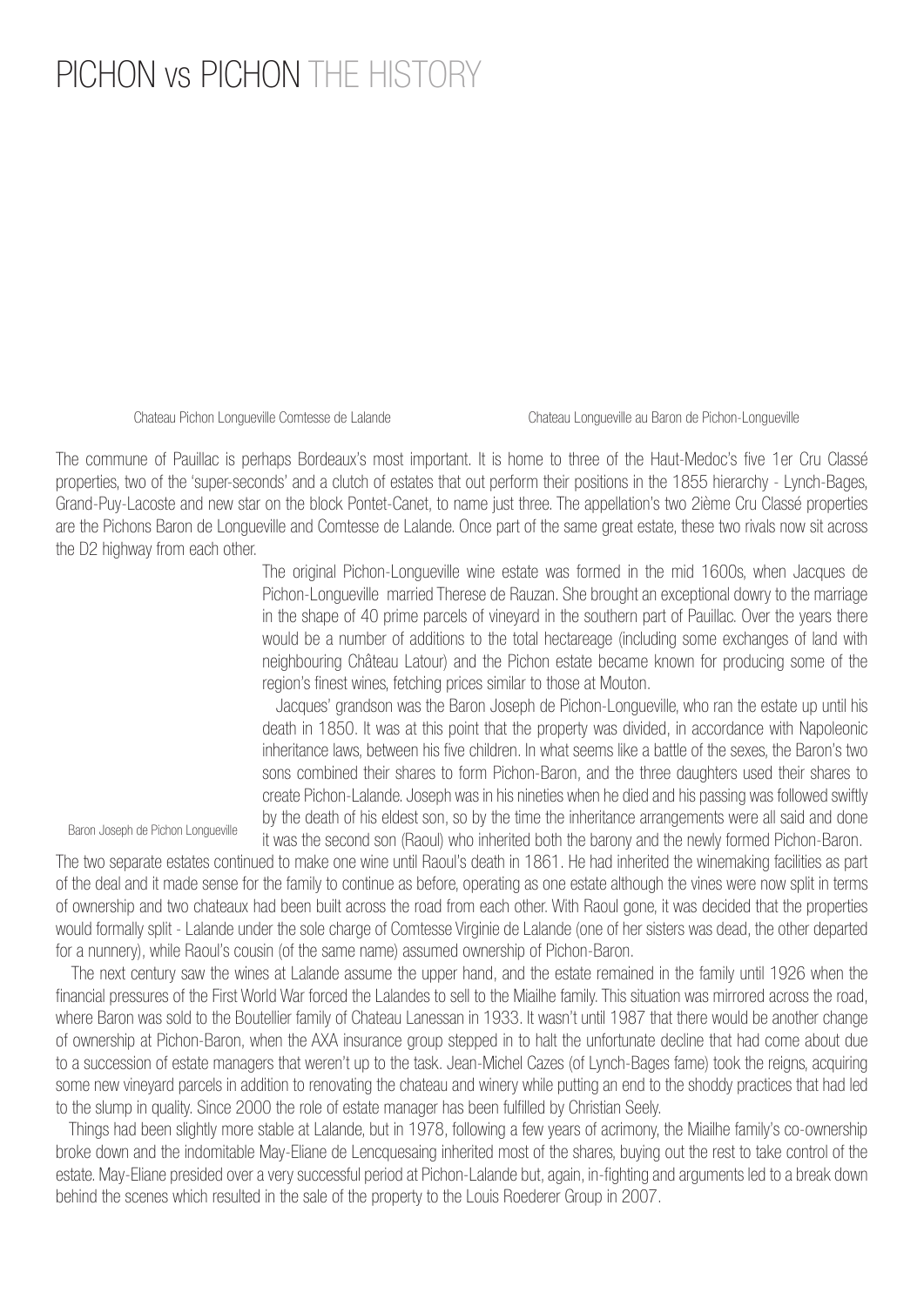The two Pichons share some of the best terroir in Bordeaux, with the majority of the vineyard plots located in the south of Pauillac close to the border with St Julien. There are a couple more parcels than those highlighted on the map, including 9ha of land that is actually in St Julien, but is granted dispensation to form part of the blend for Pichon-Lalande's Pauillac Grand Vin. Pichon-Baron have a couple of parcels to the west, close to Chateau Batailley, but the vast majority of Pichon vineyards (both Baron and Lalande) are situated in the St Lambert zone of the commune, to the south of a village called Daubos.

e e c

 As you can see from the map, Latour is the next door neighbour so the vineyard land is pretty special. In actual fact, many experts are known to believe that Baron has the superior vineyards to Lalande, although until very recently it was considered to produce the inferior wine. It is interesting to see that there are vintages where critical opinion comes down quite definitely in favour of one property over another, calling '95 a Lalande year, or '90 a Baron year for example.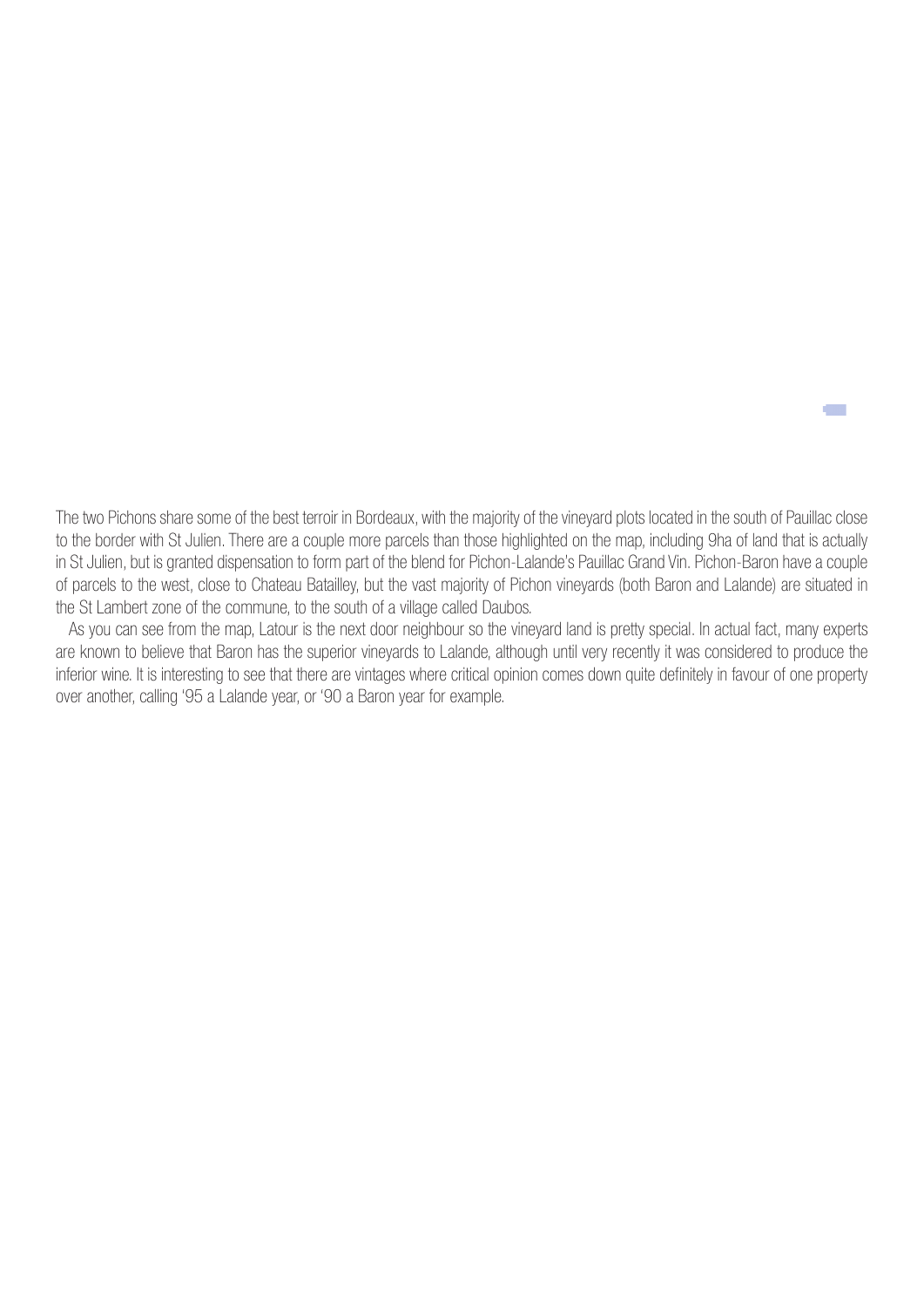The 2000 vintage was a stunning success in Bordeaux, producing a high calibre of wines across the board. It didn't always appear that this would be the case however, as the early part of the growing season was marked by cool, difficult weather that ran all the way until the end of June. At that point the Bordelais were preparing themselves for a disappointing vintage, but on July 29th a pocket of high pressure arrived and brought with it glorious sunshine for the whole of August and September. Some of the less propitious vineyards began to suffer from hydric stress, but those sites with a moisture retaining clay base had no such problems and were able to harvest in glorious conditions. 2000 was undoubtedly one of the finest vintages of the past 50 years.

Tasting note: Wine #1

|                                        | Available | Retail price | Tasting bottle price |
|----------------------------------------|-----------|--------------|----------------------|
| 2000 Chateau Pichon-Lalande (13.5%ABV) |           | f220         | £198                 |
| 2000 Chateau Pichon-Baron (13.5%ABV)   |           | £110         | £99                  |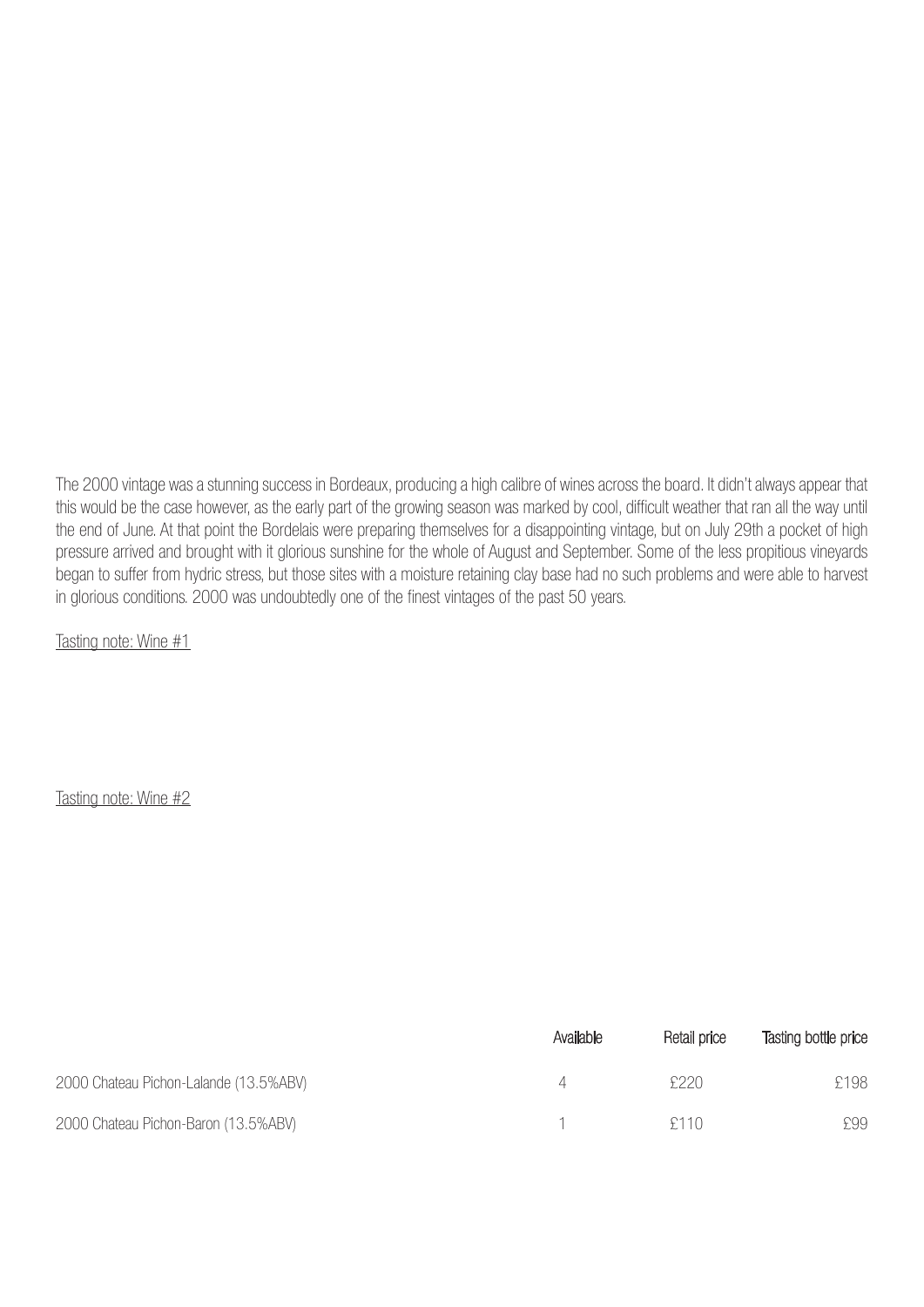1996 is an interesting year that produced some very strange weather conditions and some spectacular wines, although the quality was very much reserved for the Cabernet dominated wines of the left-bank. Following a mild winter there was an unusually hot March and April, which when followed by a hot start to June brought about early flowering and promised a relatively early harvest. But then came the rains, and in a big way. August started out normally, but around the middle of the month a deluge started that lasted for weeks (severely damaging the quality of the Merlot harvest), before the heat wave returned in mid-September and allowed the Cabernet Sauvignon to bask in the sunshine all the way to a later than usual harvest.

 The result was some disappointing Merlot dominated wines on the right bank, but a number of excellent and densely concentrated wines in the Haut-Medoc.

Tasting note: Wine #3

|                                      | Available | Retail price | Tasting bottle price |
|--------------------------------------|-----------|--------------|----------------------|
|                                      |           | 5210         | £189                 |
| 1996 Chateau Pichon-Baron (13.5%ABV) |           | £135         | £121.50              |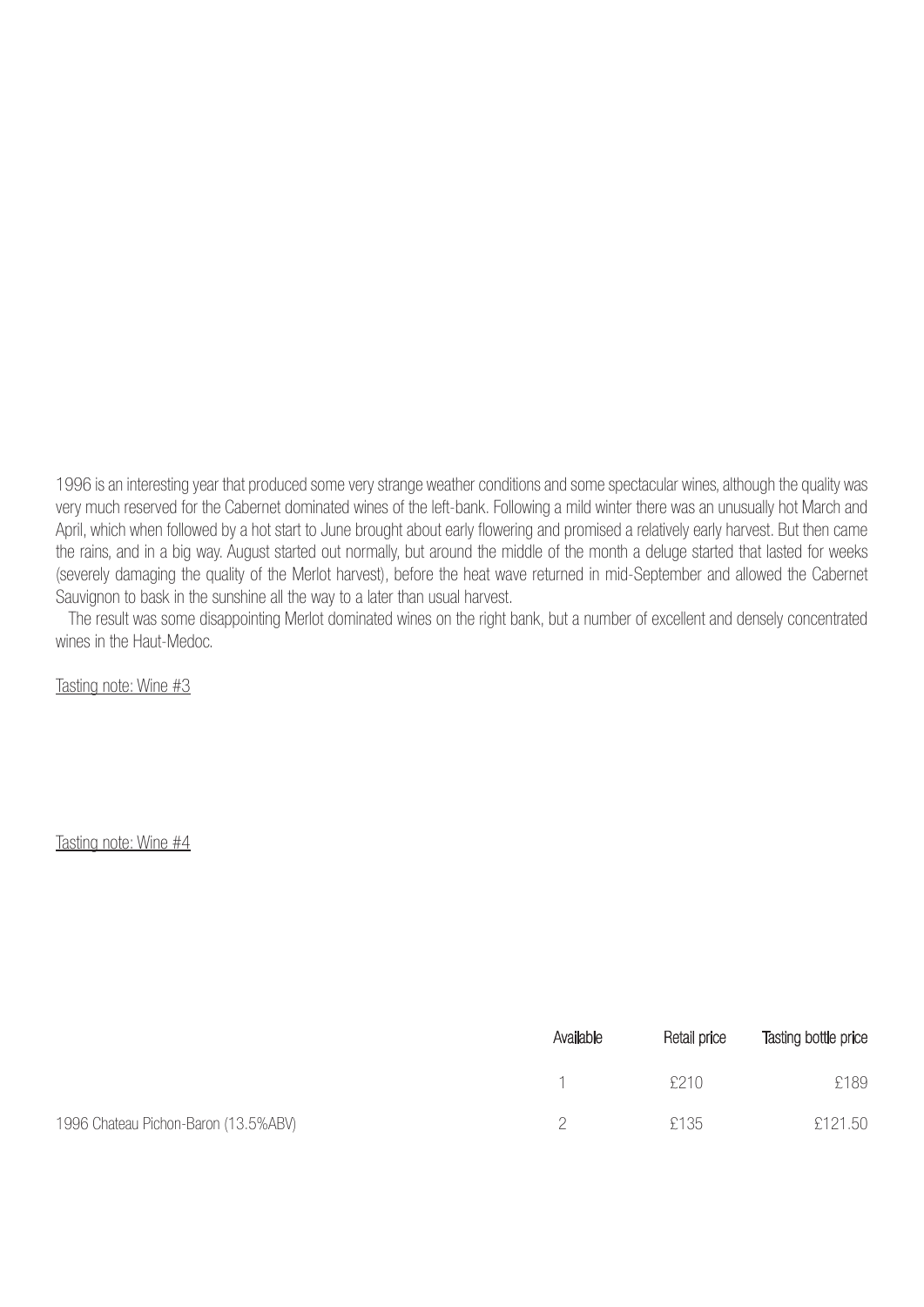Following the considerable success of the 1989 vintage, the Bordelais were delighted when 1990 proved to be even better. Both banks of the river revelled in the perfect conditions and Robert Parker called it the "best Bordeaux vintage of modern times". 1990 had the hottest July and August since 1961 and despite a relatively wet September the fruit was exceptionally ripe and yields were healthy. While the September rains were torrential in Pessac-Leognan, Pauillac was spared any particularly heavy downpours and in actual fact benefitted from the moisture. Many of the wines produced in '90 have been hailed as some of the best ever from their respective estates - Montrose, Pichon-Baron and Beausejour-Duffau in particular.

Tasting note: Wine #5

|                                      | Available | Retail price | Tasting bottle price |
|--------------------------------------|-----------|--------------|----------------------|
|                                      |           | £125         | £112.50              |
| 1990 Chateau Pichon-Baron (13.5%ABV) |           | £310         | £279                 |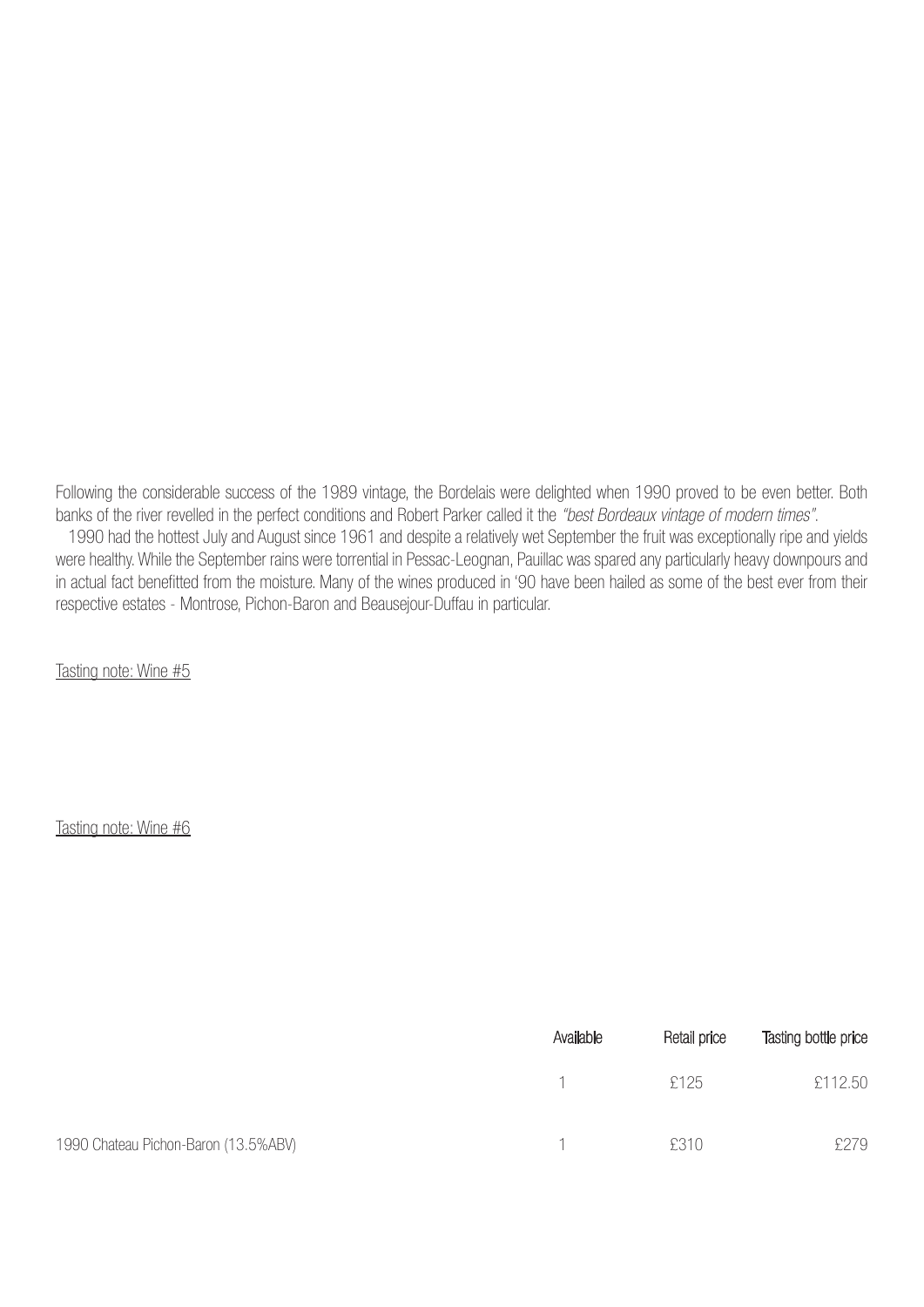The '80s was a fantastic decade for Bordeaux, with a string of excellent vintages including '82, '85, '86, '88 and '89. This was a period of awakening for the region that coincided with a lot of estates changing hands and ploughing serious investment into their facilities. The 1986 vintage was on course to be an excellent one, as conditions had been hot and dry throughout the growing season. In actual fact, some chateaux were starting to worry about heat stress in the vineyards until the rain started in mid-September. Unfortunately, what started out as a bit of refreshment for the parched plants soon became something of an issue as the showers turned in to storms. Once the storms had passed the estate managers faced a dilemma. Harvest now and avoid any further rain, or wait and keep fingers crossed that the sunny conditions returned. Those that waited were rewarded and made some excellent wines but the chateaux that harvested immediately had only swollen and dilute fruit to show for their years work and as such, variability is a serious problem in 1986.

Tasting note: Wine #7

|                                      | Available | Retail price | Tasting bottle price |
|--------------------------------------|-----------|--------------|----------------------|
|                                      |           | £230         | £207                 |
| 1986 Chateau Pichon-Baron (13.5%ABV) |           | £162         | £145.80              |